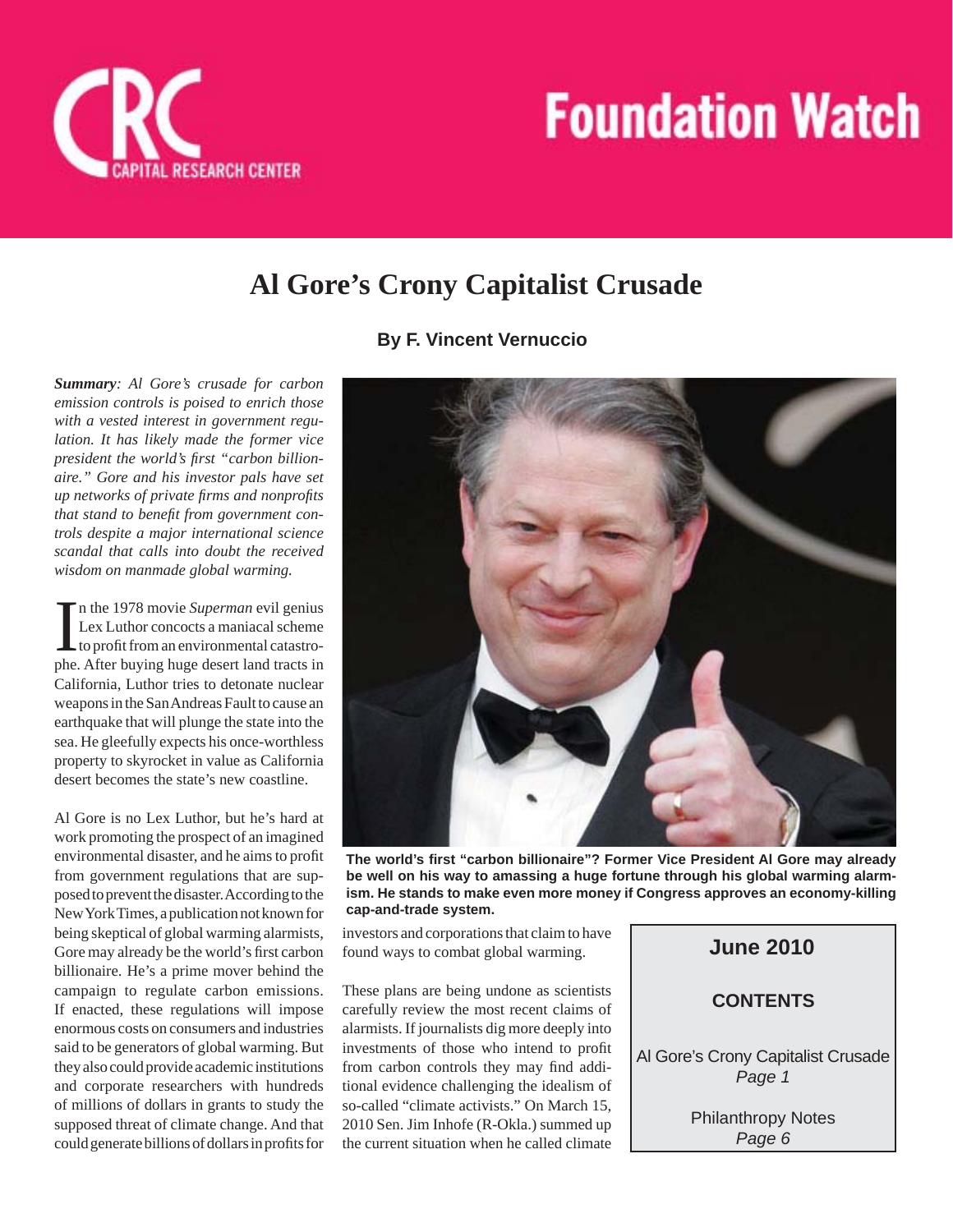change "the greatest hoax ever perpetrated on the American people … After weeks of the global warming scandal, the world's first climate billionaire is running for cover. Yes, I'm talking about Al Gore … He's under siege these days. …. He's desperately trying to keep global warming alarmism alive today."

The heat is on—but it's coming from those who are looking critically into Gore's assertions and investments. Even Bill Clinton poked fun at his former vice president. In March, at the famously convivial Gridiron Dinner in Washington, D.C., Clinton joked that the arrival of spring is "otherwise known to Al Gore as proof of global warming."

Clinton may be joking, but the deceit—and the chance to profit from it—is no laughing matter.

Gore is not alone in seeking to profit from global warming regulation. Many investment firms and businesses are eager to call themselves "green" as they seek government mandates, subsidies and tax write-offs to create artificial demand for the control of carbon emissions. For instance, major corporations that belong to the U.S. Climate Action Partnership (USCAP) typically portray themselves as environmental stewards.

#### **Editor:** Matthew Vadum

#### **Publisher:** Terrence Scanlon

#### *Foundation Watch*

is published by Capital Research Center, a non-partisan education and research organization, classified by the IRS as a  $501(c)(3)$  public charity.

**Address:** 1513 16th Street, N.W. Washington, DC 20036-1480

**Phone:** (202) 483-6900 **Long-Distance:** (800) 459-3950

**E-mail Address:** mvadum@capitalresearch.org

**Web Site:** http://www.capitalresearch.org

*Organization Trends* welcomes letters to the editor.

**Reprints** are available for \$2.50 prepaid to Capital Research Center.

In fact, companies like Ford and General Electric (GE) want government to take actions that will harm their competitors and improve their bottom line.

And administrators of scientific institutions and government bureaucrats are seeing green too. Researchers at prominent institutions such as University of East Anglia's Climate Research Unit have falsified scientific data on climate change. Their defenders say those involved overreacted to their critics, but there is no doubt that science administrators are under pressure to produce climate research that will keep government grants flowing to their institutions.

## **Al Gore: A Not So Charitable Man**

Gore likes to tell interviewers he donates to charity the proceeds of movies he helps produce, books he writes, and awards he receives for his work publicizing global warming. After he received the 2007 Nobel Peace Prize, Gore gave his half-share of the \$1.5 million award to an environmental nonprofit, the Alliance for Climate Protection. Gore also says he gave the Alliance the proceeds from the sale of his book, *An Inconvenient Truth*, and his compensation from the Oscar-winning movie of the same name. (The magazine Fast Company [Dec*.* 19, 2007] estimates Gore's book on the dangers of climate change sold 850,000 copies and the film earned \$50 million worldwide.)

But Gore's seemingly charitable gesture is actually self-serving. Gore founded the Alliance and he's chairman of its eight-member board –which also includes former Rep. Sherwood Boehlert (R-N.Y.) – hedge fund investor Orin Kramer, investment banker Theodore Roosevelt IV, socialist economist Joseph Stiglitz, and music producer Kevin Wall.

Founded in 2006, the Alliance describes itself as a "unique non-profit, non-partisan organization that is committed to educating the global community about the urgency of implementing comprehensive solutions to the climate crisis." Much of Gore's 'donation' went to the Alliance's "We Can Solve It Campaign", launched in 2008, whose mission is to spend \$300 million over three years on a "robust paid media campaign, cutting-edge online activation and partnerships with mainstream civic and religious organizations" to end reliance on fossil fuels (i.e. oil). The Alliance's costly public relations campaign aims to create 10 million "climate activists" to demand a new order for the planet.

By stoking fear, the Alliance allows Gore and others to profit from a crisis of its own making. Giving away proceeds from his movies and prizes to a group he chairs will let Gore profit big time from the investments he's making in companies designed to benefit from global warming regulations. Gore's charity is less an act of benevolence than a calculated business investment in good P.R.

## Gore Inc.: Its Investments and Profits

Bloomberg News reports that public documents show Gore's net worth was about \$2 million when he left the vice presidency in 2001. But by 2007 Ellen McGirt, a writer for Fast Company magazine, estimated that Gore's net worth had ballooned to \$100 million. Today Gore is surely worth more, much more.

Media reports and securities filings reveal Gore has been making substantial investments in so-called green technology and in trade associations and venture capital groups that invest in green technology businesses. For instance, Gore invested \$35 million of his money in the Capricorn Investment Group, a private equity fund founded by Jeff Skoll, the former president of eBay and a film producer (*Syriana, Good Night and Good Luck, North Country*) and Skoll's business partner Ion Yadigaroglu. Skoll was executive producer of the film *An Inconvenient Truth.* (The March 2006 issue of *Foundation Watch* profiled Skoll and his film company, Participant Productions.)

Yadigaroglu has described Capricorn's longterm strategy of investing in energy technology, but said Gore did not sit on the fund's investment committee. He explained, "We're trying to make more money than others doing the same thing." Perhaps sensing his answer was too candid, he added, "and do it in a way that is superior in ethics and impacts." (New York Times, Nov. 3, 2009.)

Since leaving government, Gore has not had to disclose his income or assets. We know that in early 2007 Gore became a partner in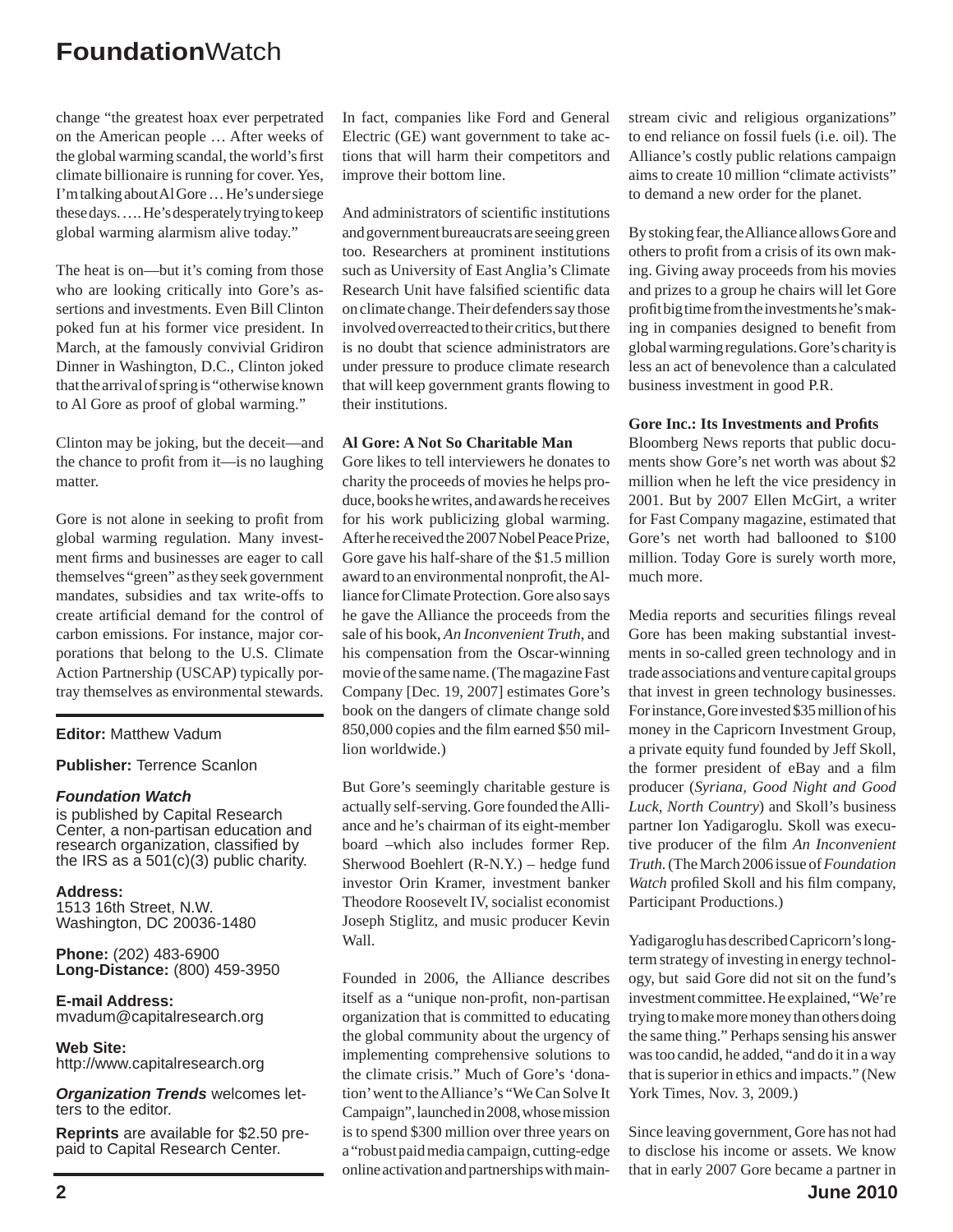the Silicon Valley investment firm Kleiner Perkins Caufield & Byers (Kleiner). Soon after Gore joined Kleiner, the firm created two funds to invest in green technologies. Kleiner has invested \$1.3 billion from these funds in both startup and established green technology companies.

Kleiner has also entered investment partnerships with another company Gore founded in 2004 and in which he has substantial investments—London-based Generation Investment Management (GIM), which is run by David Blood, former CEO of Goldman Sachs Asset Management. Fast Money says GIM's six founding partners provided an initial pool of \$100 million. By 2007 GIM was managing \$1 billion. Unlike Kleiner which invests mainly in private companies, GIM invests mainly in public equities. Goldman Sachs owns a big chunk of GIM.

GIM and Goldman Sachs have invested heavily in the Chicago Climate Exchange (CCX), a cap-and-trade clearinghouse for carbon-emission permits. CCX is intended to be the market that arranges purchases of carbon 'offsets' that a carbon-emitting firm can acquire to mitigate the effect of carbon it produces. The money CCX collects can be spent on planting trees to reduce carbon in the air or on investments in various renewable energy projects. (Deborah Corey examined CCX in the August 2007 *Foundation Watch*.)

The problem for Gore and other investors is that transactions facilitated by CCX are completely voluntary. No one is required to purchase offsets. CCX will become fully operational—and extremely lucrative only if cap-and-trade proposals in Congress become law or if the courts uphold EPA's assertion that it has authority to impose limits on industry carbon emissions.

Traders and financiers know regulation of carbon emissions can be especially profitable if the federal government does *not* put a price on the permits it proposes to distribute to industries and power producers allowing them to emit designated amounts of greenhouse gases. USCAP strongly supports carbon allowance giveaways.

**June 2010 3** Last year White House budget director Peter

Orszag warned that failing to auction the permits " would represent the largest corporate welfare program that has ever been enacted in the history of the United States." He argued, "All of the evidence suggests that what would occur is that corporate profits would increase by approximately the value of the permits."

This echoes Orszag's earlier finding when he ran the Congressional Budget Office that "giving away allowances could yield windfall profits for the producers that received them by effectively transferring income from consumers to firms' owners and shareholders."

It would be a mistake to think Gore's business success depends solely on enacting cap-andtrade. National Review's Stephen Spruiell notes that only a small portion of Gore's investments are linked to cap-and-trade. Most will benefit from other government energy subsidies and handouts. ("Climate Profiteers; for Gore & Co., green is gold," March 22, 2010)

For instance, Gore and his partners at Kleiner have gambled heavily on smart grid technologies, risking \$75 million on smart meters for homes and businesses. One such investment is Silver Spring Networks, which creates hardware and software to improve electricity grids. Headed by CEO Ross Lang, former aide to Ross Perot, the firm counts among its board members Clinton economic adviser Laura Tyson, Kleiner partner Ben Kortlang, who was formerly head of the Goldman Sachs division that invests in alternative energy firms, and Thomas Kuhn, president of Edison Electric Institute, the trade association of investor-owned electric companies.

In October 2009 Kleiner's investment paid off when the Energy Department awarded it \$3.6 billion in smart grid grants. Over \$560 million went to utilities with contracts with Silver Spring, which the New York Times calls "a foot soldier in the global green energy revolution Mr. Gore hopes to lead." The paper added, "few have put as much money behind their advocacy as Mr. Gore and are as well positioned to profit from this green transformation, if and when it comes."

able if Congress passes major energy legislation. In 2009, the bill introduced by Reps. Henry Waxman (D-Calif.) and Ed Markey (D-Mass.), passed the House but stalled in the Senate over details of its cap-and-trade provisions. This year Sens. John Kerry (D-Mass.), Joseph Lieberman (I-Conn.), and Lindsey Graham (R-S.C.), tried again, drafting a new bill applying cap-and-trade to specific industry sectors. The Financial Times reports the bill retains subsidies from the Waxman-Markey bill as "sweeteners to galvanize support among Republicans and industry groups." (Graham has since repudiated the bill, arguing an effort by Senate Majority Leader Harry Reid to promote an immigration reform bill this year has killed any chance of passing a bipartisan climate bill.)

If a major new climate bill becomes law, Kleiner stands to reap huge windfalls. Spruiell notes that several companies will benefit from subsidies, including geothermal power company Altarock Energy and solid oxide fuel cell manufacturer Bloom Energy, which could receive below market funding through the U.S. Department of Energy's Clean Energy Manufacturing Loan Program. A \$2.5 billion Energy Efficiency and Conservation Block Grant Program (part of the \$61 billion for energy projects contained in the \$787 billion Obama stimulus bill passed last year) could also benefit Kleiner's investment in biogas company Harvest Power and solar power company Ausra.

**Is It Wrong to Profit from Your Beliefs?** 

During congressional hearings on Waxman-Markey last year Rep. Marsha Blackburn (R-Tenn.) bluntly asked Gore whether the legislation would personally benefit him. Blackburn took note of an article, "Capitalism to the Rescue," in the New York Times Magazine (Oct. 3, 2008) that highlighted Kleiner's \$1 billion investment in 40 companies that would benefit from cap-and-trade.

She said, "I think it's really important that no suspicion or shadow fall on the foremost advocates of climate change legislation, so I wanted to give you the opportunity to kind of clear the air about your motives and maybe set the record straight for some of your former constituents."

Silver Spring may become even more profit-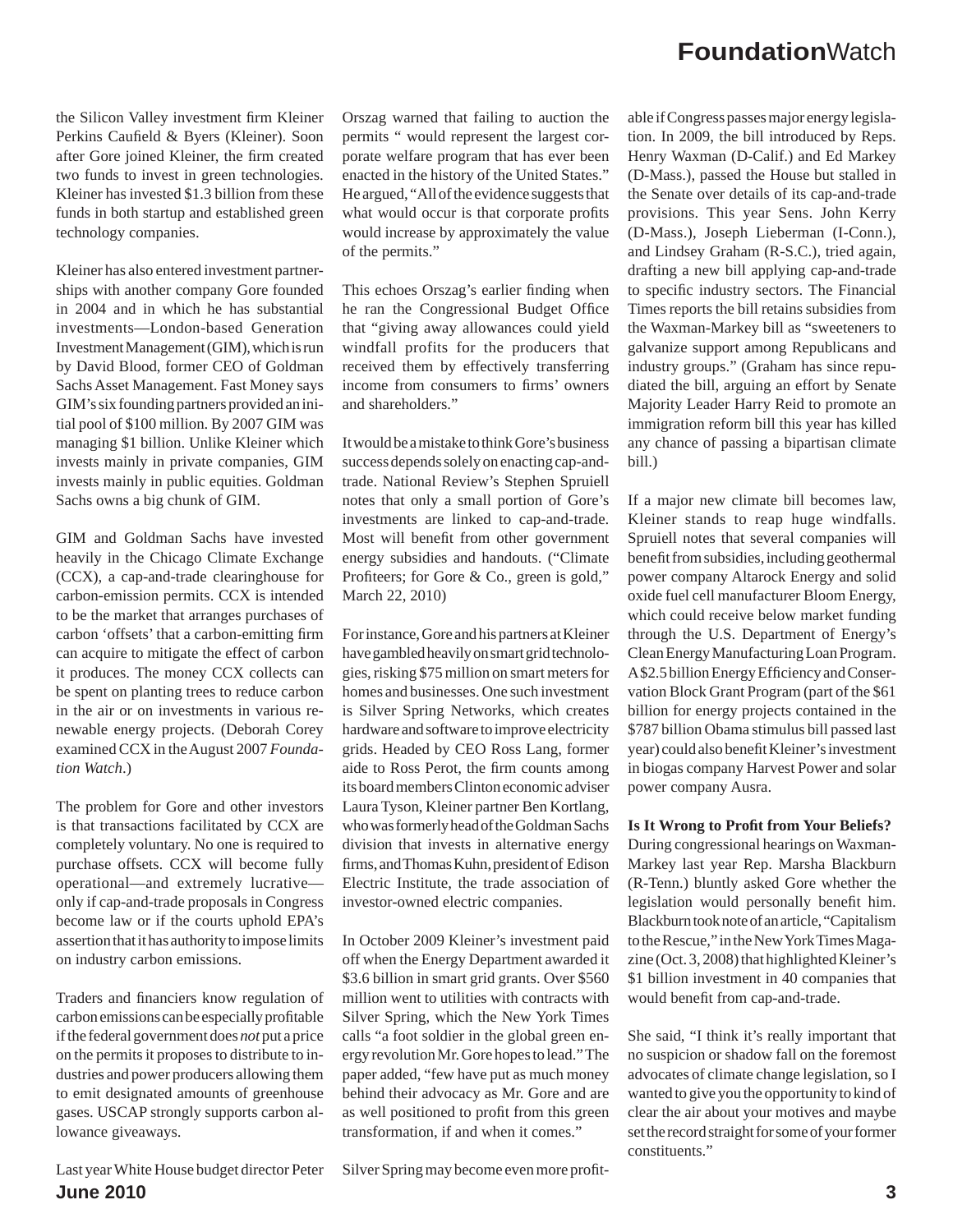Gore responded "Do you think there is something wrong with being active in business in this country? ... I am proud of it. I am proud of it."

"And, Congresswoman," he added, "if you believe that the reason I have been working on this issue for 30 years is because of greed, you don't know me."

Gore added "every penny" he made from "from the movie, from the book, from any investments in renewable energy" went to the Alliance for Climate Protection to promote public awareness of climate change.

Gore may have misspoken when he claimed every penny from his investments went to the Alliance. In March 2006 he spoke at the Technology, Entertainment, Design (TED) conference, a high-dollar "big ideas" confab similar to Davos but populated by more Hollywood types. He told his audience, "Here are just a few of the investments I personally think make sense. I have a stake in these so I'll have a disclaimer there." Behind him pictures of smart cars, windmills, geysers, and solar panels flashed across the screen. Below the pictures were the brand names and logos of Gore's investments, including Altra, Bloom Energy, Mascoma, GreatPoint Energy, Miasole, Ausra, GEM, Smart, and AltaRock Energy.

No matter what you call it—donation, investment, or spending on green technology— Blackburn's questions go to the heart of the issue—who benefits from global warming regulation? Gore's motives need to be questioned. Fast Money has dubbed his enterprise "Al Gore Inc." Gore has made crusading against global warming a profit-making industry – one he uses to enrich himself.

#### **The U.S. Climate Action Partnership**

Others besides Gore are hopeful that they too can profit from global warming regulations. USCAP is a coalition of big businesses and non-profit environmental groups that wants the federal government to enact greenhouse gas emission controls. The group wants government to subsidize development of "green" technology and authorize a cap-and-trade system that will create what USCAP considers a "market" for trading carbon credits. The businesses that have joined USCAP think

they will benefit from such policies.

USCAP's small but influential membership currently includes AES, Alcoa, Alstom, Chrysler, Dow Chemical Co., Duke Energy, DuPont, Environmental Defense Fund, Exelon Corp., Ford Motor Co., GE, General Motors, Honeywell, Natural Resources Defense Council, Nature Conservancy, NRG Energy, Pew Center on Global Climate Change, PG&E Corp., Siemens Corp., Weyerhaeuser and the World Resources Institute. Corporate membership costs \$100,000.

NRG Energy owns and operates wind and nuclear energy plants and plans to develop solar power. Alstom manufactures power generation infrastructure and thinks if the price of carbon-emitting fossil fuels and coal can be forced up, then energy consumers will have an incentive to turn to alternative forms of power. GE sees benefits from selling solar panels and equipment to generate wind power.

GE and NRG Energy's Integrated Gasification Combined Cycle technology aims to capture carbon dioxide from coal-fired electricity plants. This "clean coal" technology is extremely costly, but it will become extremely profitable if global warming laws require coal-fired power plants to limit carbon emissions. Gore has denounced the "lie" of clean coal, but the Obama administration is going full steam ahead. In February, Obama, the former senator from coal-rich Illinois, ordered the government to support commercial demonstration projects that will make coal a source of clean energy.

GE CEO Jeff Immelt has rejoiced that President Obama's 2010 budget projects raising billions of dollars in "climate revenues" by either taxing carbon or auctioning off cap-and-trade credits. Immelt wrote his shareholders: "The interaction between government and business will change forever. In a reset economy, the government will be a regulator; and also an industry policy champion, a financier, and a key partner." Writing in the Washington Examiner, columnist Timothy P. Carney said Immelt's ecstatic reaction showed "GE plans to get rich by being one of the government's closest partners." (Carney examined USCAP in the June 2008 *Organization Trends*.)

Other companies game the emerging system. USCAP members Alcoa, Dow Chemical and Dupont may move many of their operations overseas. This would reduce their domestic carbon emissions and gives them excess carbon credits to sell in a government capand-trade marketplace.

But other USCAP companies have lost out in political jockeying over climate legislation. In February ConocoPhillips, Caterpillar Inc. and BP America quit USCAP. Conoco CEO Jim Mulva said the company quit because USCAP advocated climate legislation that would "disadvantage the transportation sector and its consumers" and leave "domestic refineries unfairly penalized versus international competition."

BP, the British corporation that once launched a green advertising campaign proclaiming its initials stood for "Beyond Petroleum," called Waxman-Markey "poorly-designed" and said it could be a more effective climate change advocate outside USCAP. This was before BP surrendered its green reputation for one based on polluting the Gulf of Mexico.

#### **Republicans React**

Corporate America's love of Big Government is not lost on some Republicans. In May 2009 Politico newspaper reported that a memo by Republican staffers on the Senate Environment Committee accused USCAP members of "rent seeking—or the use of government regulation to gain competitive advantage, a practice that is, among many other things, anti-consumer and anti-market." The memo said USCAP was writing parts of the Waxman-Markey bill and wondered whether the group's carbon-emitting members "had a change of heart? Or have specific companies made decisions that depend on the success of cap-and-trade to achieve their strategic goals?"

Similarly, Indiana's Republican Gov. Mitch Daniels warned special interests were demanding special treatment. Testifying about climate legislation in May 2009, Daniels said, "A lot of people will get filthy rich doing nothing for the environment."

The political game is heating up and despite the left's virulently anti-business rhetoric,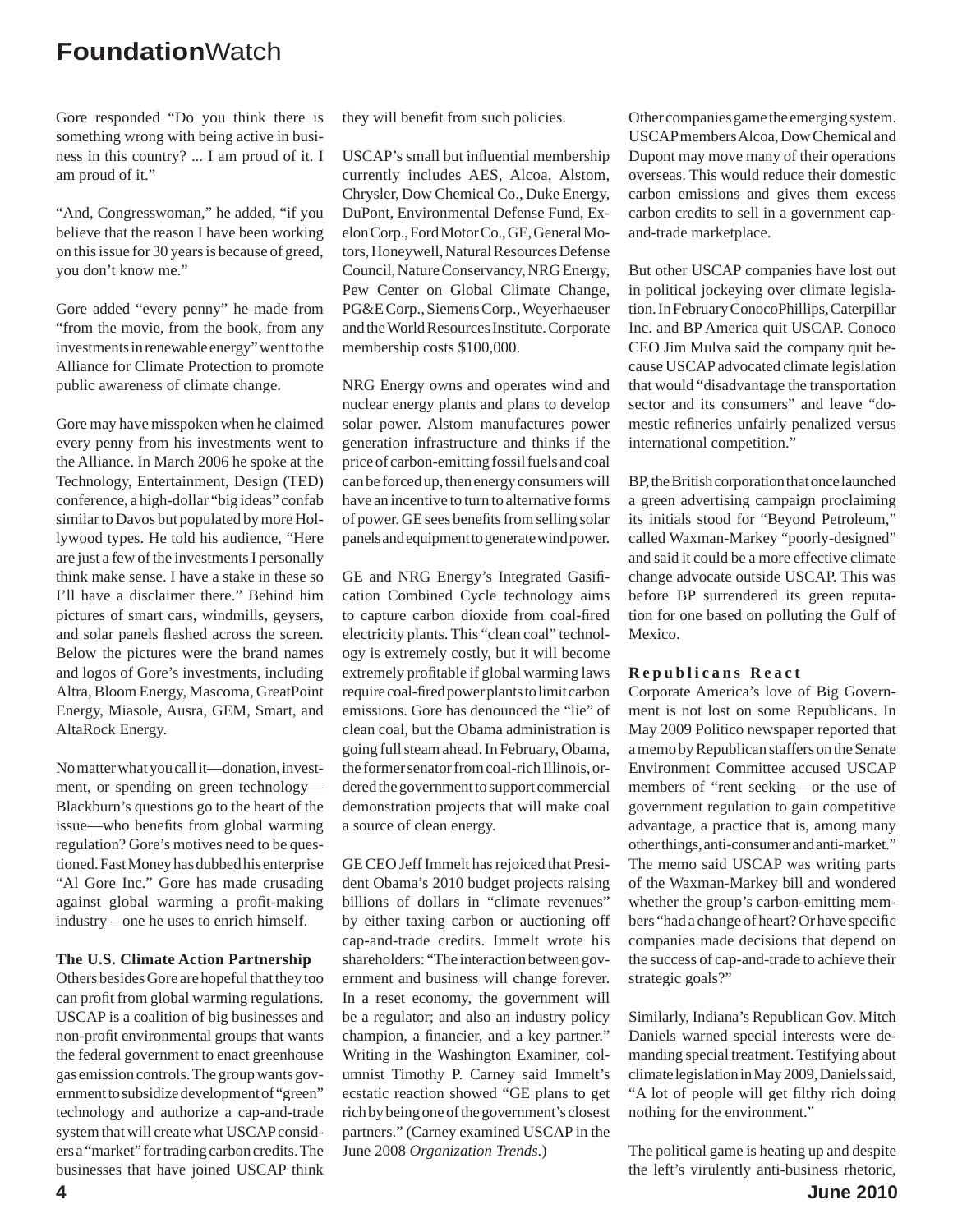Democrats are siding with corporations while many Republicans stand against government handouts.

### **Grantsmanship, Falsified Data, and Scandal**

You get what you pay for.

When activists like Gore prod government to fund studies into global warming, it should be no surprise that grant-seeking scientists, institutions, and agencies conclude that global warming is an imminent threat deserving more study. Beginning in late 2009, climate researchers have been hit by a series of scandals. In the past, there have been instances where scientific data was misinterpreted, leading to erroneous conclusions about the extent of climate change. It's thought that the celebrated "hockey stick" graph, which purported to show a leap in northern hemisphere temperatures consistent with the rise of modern industrialism, was based on misapplied models and methodologies that scientists were too eager to embrace. The controversy, which played itself out from 1999 to 2005, is an example of group think in which the desire to believe overcomes hard evidence.

More recently, however, it seems scientific data has been deliberately falsified to exaggerate the impact of humans on the climate.

It occurred in November 2009 when email exchanges among scientists at the Climate Research Unit (CRU) at University of East Anglia were discovered that suggested concerted efforts to doctor data. One scientist showed his colleagues a "trick to hide the decline" in global warming. Another unashamedly said, "We can't account for the lack of warming at the moment and it is a travesty that we can't." The CRU scandal is commonly referred to as Climategate.

Much of CRU's data has been used by the Intergovernmental Panel on Climate Change (IPCC) and U.S. government agencies to advocate for stringent global warming laws. Members of Congress also have used IPCC findings to argue for legislation such as Waxman-Markey.

**June 2010 5** According to Marc Sheppard in the American

Thinker CRU received 55 endowments since 1990 totaling \$22.6 million. The grants came from agencies that run the gamut from the U.S. Department of Energy to NATO. (Sheppard's article from Nov. 22, 2009 is available at http://www.americanthinker.com/2009/11/ cru\_fi les\_betray\_climate\_alarm.html.)

Some of the most notorious emails were sent by Professor Michael Mann of Pennsylvania State University. Mann was also implicated in the now-debunked "hockey stick" graph showing an increase in global temperatures. According to the National Center for Public Policy Research, Mann received \$541,184 in grants from President Obama's economic stimulus package. Tom Borelli, director of the National Center's Free Enterprise Project, says "It's shocking that taxpayer money is being used to support a researcher who seemingly showed little regard to the basic tenets of science - a dispassionate search for the truth."

Less attention has been given to the sloppy climate science of the National Aeronautics and Space Administration (NASA). In 2007 NASA became aware of errors in its historical climate data that were even worse than CRU's. NASA senior scientist Dr. Reto Ruedy told a USA Today reporter NASA's temperature data was inaccurate and that the agency was using "a modeling group and were forced into rudimentary analysis of global observed data in the 70s and early 80s." Apparently the newspaper didn't think (or didn't want to think) that this was relevant to the global warming debate. It wasn't until March this year that Christopher Horner of Competitive Enterprise Institute was able to obtain the information through a Freedom of Information Act request.

Another recent NASA climate study suggests data showing global warming is mistaken when it's not malicious. The study by physicist Edward Long ("Contiguous U.S. Temperature Trends Using NCDC Raw and Adjusted Data for One-Per-State Rural and Urban Station Sets") criticizes flawed methodologies used by NASA and the National Climatic Data Center. Long writes that NASA's Goddard Institute for Space Studies "over a 10-year period has modified their data by progressively lowering temperature values for far-back dates and raising those

in the more recent past." In April Sens. John Barasso (R-Wyo.) and David Vitter (R-La.) chastised NASA administrator Charles Bolden, writing, "With almost 10% unemployment, America cannot afford to base its energy policy on flawed data."

Could this simply be sloppy science or could the data be linked to NASA's budget? On April 1, the Washington Post reported that President Obama was expected to increase NASA's Earth Science budget by \$2.4 billion, or 62%, through 2015. The money would support 10 new NASA missions to collect information about ocean temperatures, ice coverage, ozone depletion and manmade global warming.

It's obvious many who push climate change regulation have a vested personal or institutional interest in touting the planetary menace of global warming. The laws they favor may be intended to stop global warming. But it's more likely they will increase energy costs and restrict marketplace competition, take money from taxpayers and give it to certain favored "clean energy" businesses whose prosperity will enrich their champions – investors like Al Gore.

*F. Vincent Vernuccio is an attorney and an adjunct scholar at the Competitive Enterprise Institute.* 

## *FW*

**Please consider contributing early in this calendar year to the Capital Research Center.**

**We need your help in the**  current difficult economic **climate to continue our important research.** 

**Your contribution to advance our watchdog work is deeply appreciated.** 

**Many thanks.** 

**Terrence Scanlon President**